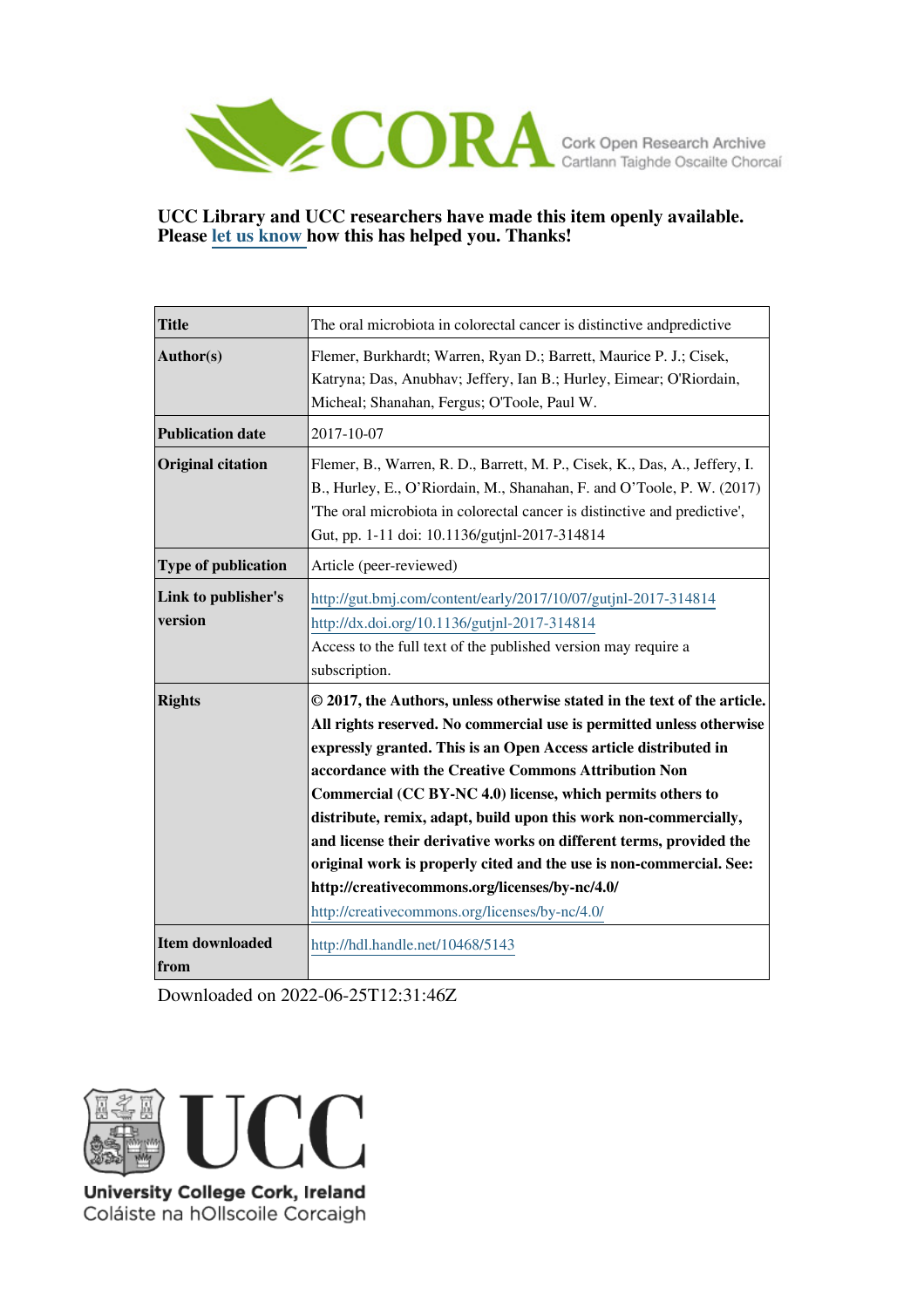## **Supplementary Table 3:** Results of the LASSO-RF results

|                                       | Oralswab | Oralswab | Oralstool | Oralstool | Stool  |
|---------------------------------------|----------|----------|-----------|-----------|--------|
| <b>Statistics</b>                     | cancer   | adenoma  | cancer    | ladenoma  | cancer |
| Dataset                               |          |          |           |           |        |
| <b>Samples</b>                        | 70       | 46       | 44        | 35        | 131    |
| Features/ OTUs (preprocessed)         | 385      | 385      | 1505      | 1505      | 1015   |
|                                       |          |          |           |           |        |
| Random Forest Model                   |          |          |           |           |        |
| # selected features                   | 43       | 24       | 36        | 3         | 106    |
| pROC library 10XCV AUC                | 0,96     | 0,91     | 0,98      | 0,93      | 0,94   |
| default threshold                     | 0,50     | 0,50     | 0,50      | 0,50      | 0,50   |
| default threshold 10XCV Sensitivity   | 0,98     | 0,74     | 0,99      | 0,86      | 0,92   |
| default threshold 10X CV Specificity  | 0,70     | 0,90     | 0,79      | 0,89      | 0,79   |
| Youden's threshold                    | 0,55     | 0,46     | 0,57      | 0,43      | 0,53   |
| Youden's threshold 10XCV Sensitivity  | 0,95     | 0,84     | 0,96      | 0,89      | 0,86   |
| Youden's threshold 10X CV Specificity | 0,81     | 0,86     | 0,90      | 0,88      | 0,90   |